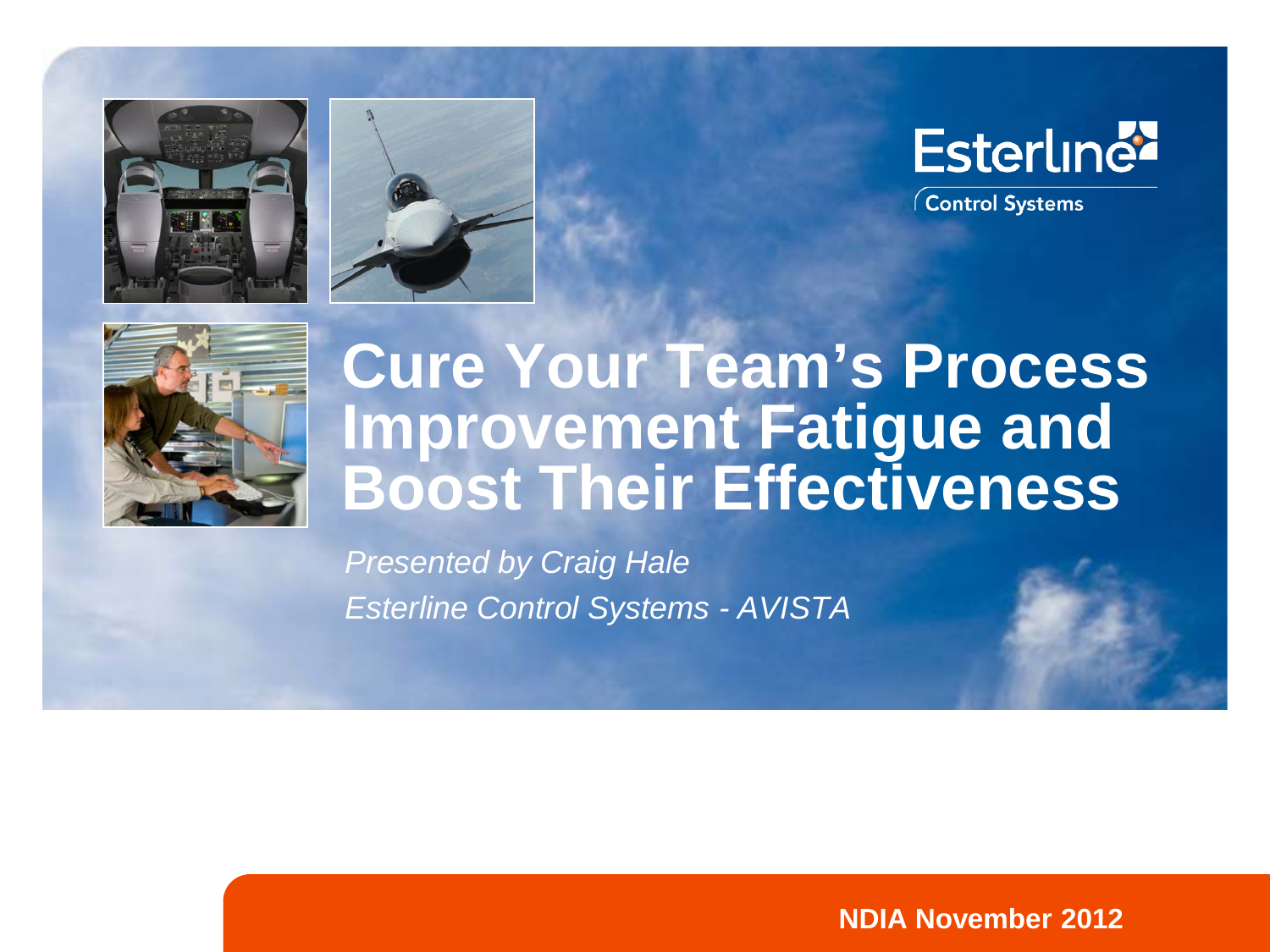

#### **"Ugh, not another process change! Didn't we just have one last month?"**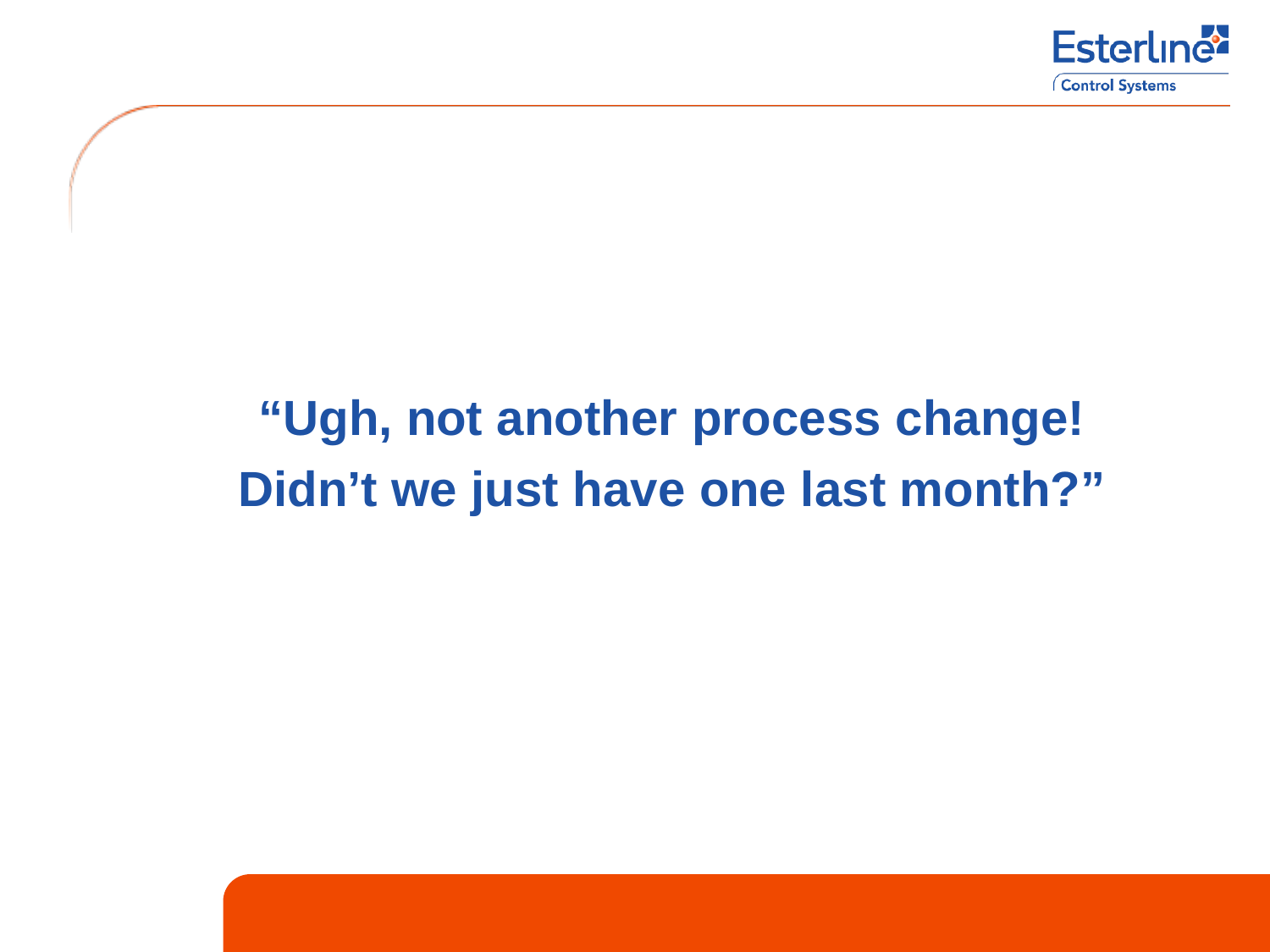

#### Any change, even for the better, is always accompanied by drawbacks and discomforts.



[Arnold Bennett](http://www.famous-quotes.com/author.php?aid=636)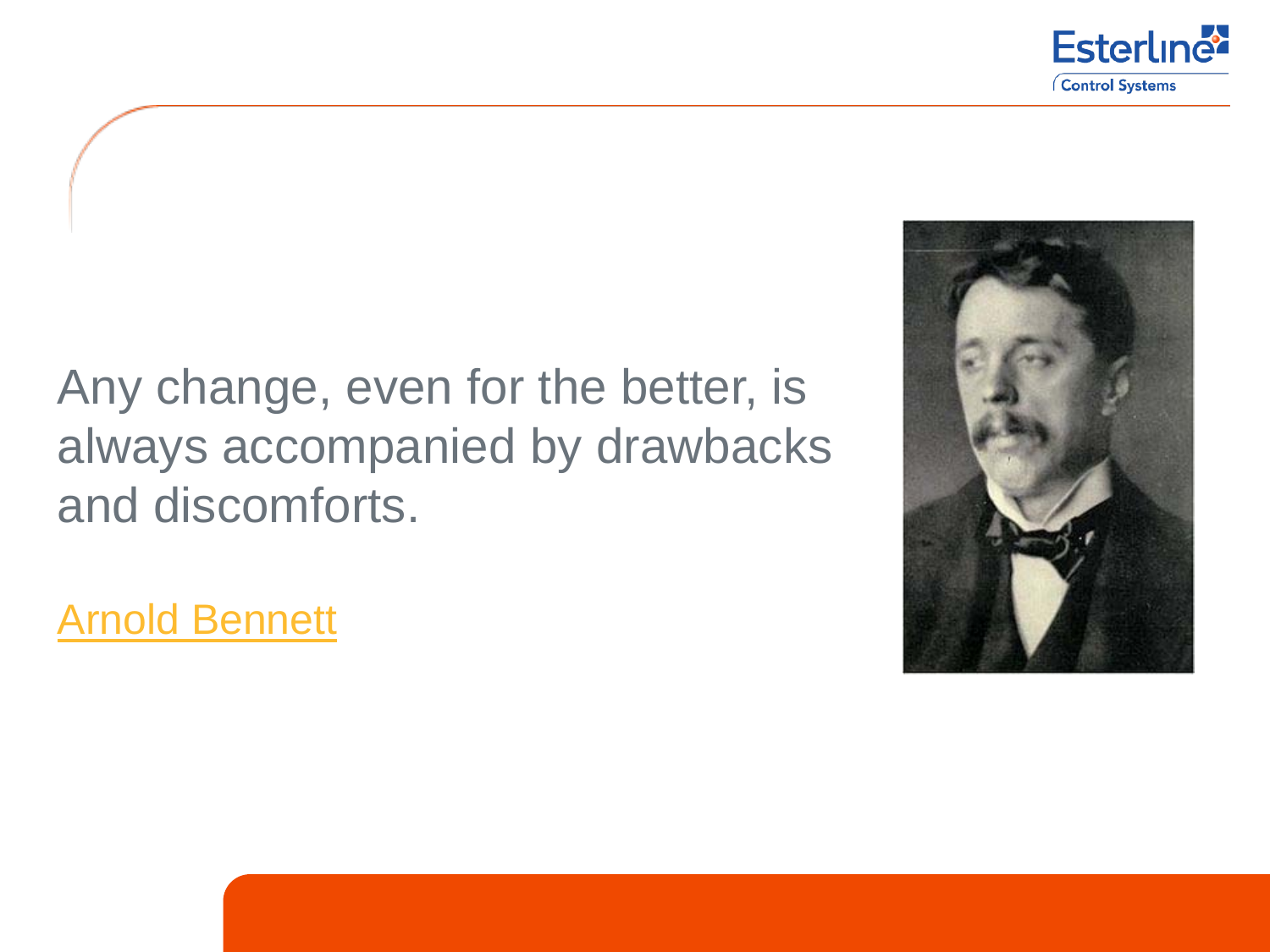

Change hurts. It makes people insecure, confused, and angry. People want things to be the same as they've always been, because that makes life easier. But, if you're a leader, you can't let your people hang on to the past.



[Richard Marcinko](http://www.famous-quotes.com/author.php?aid=4712)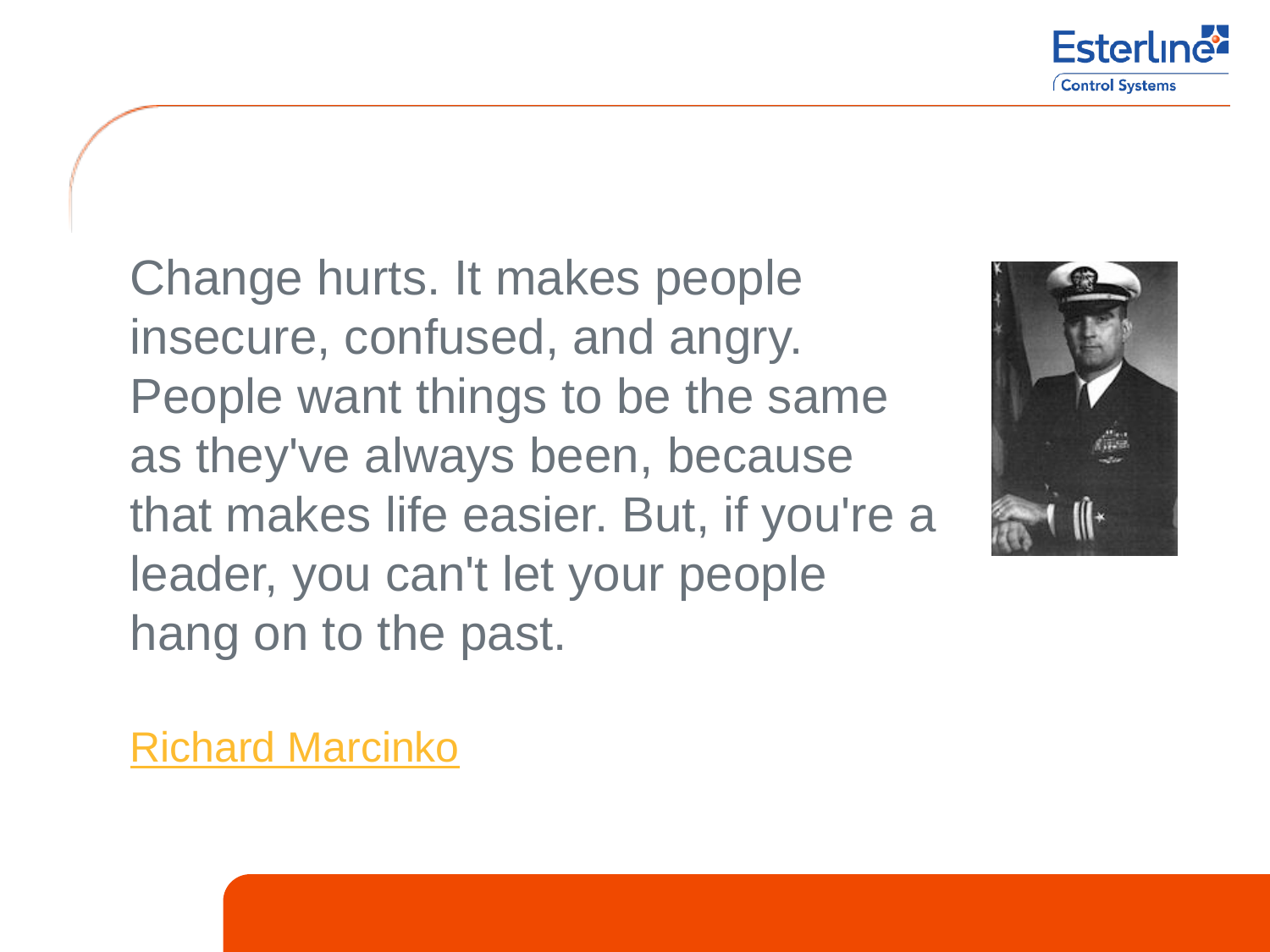

#### **Diagnosis: PIF**

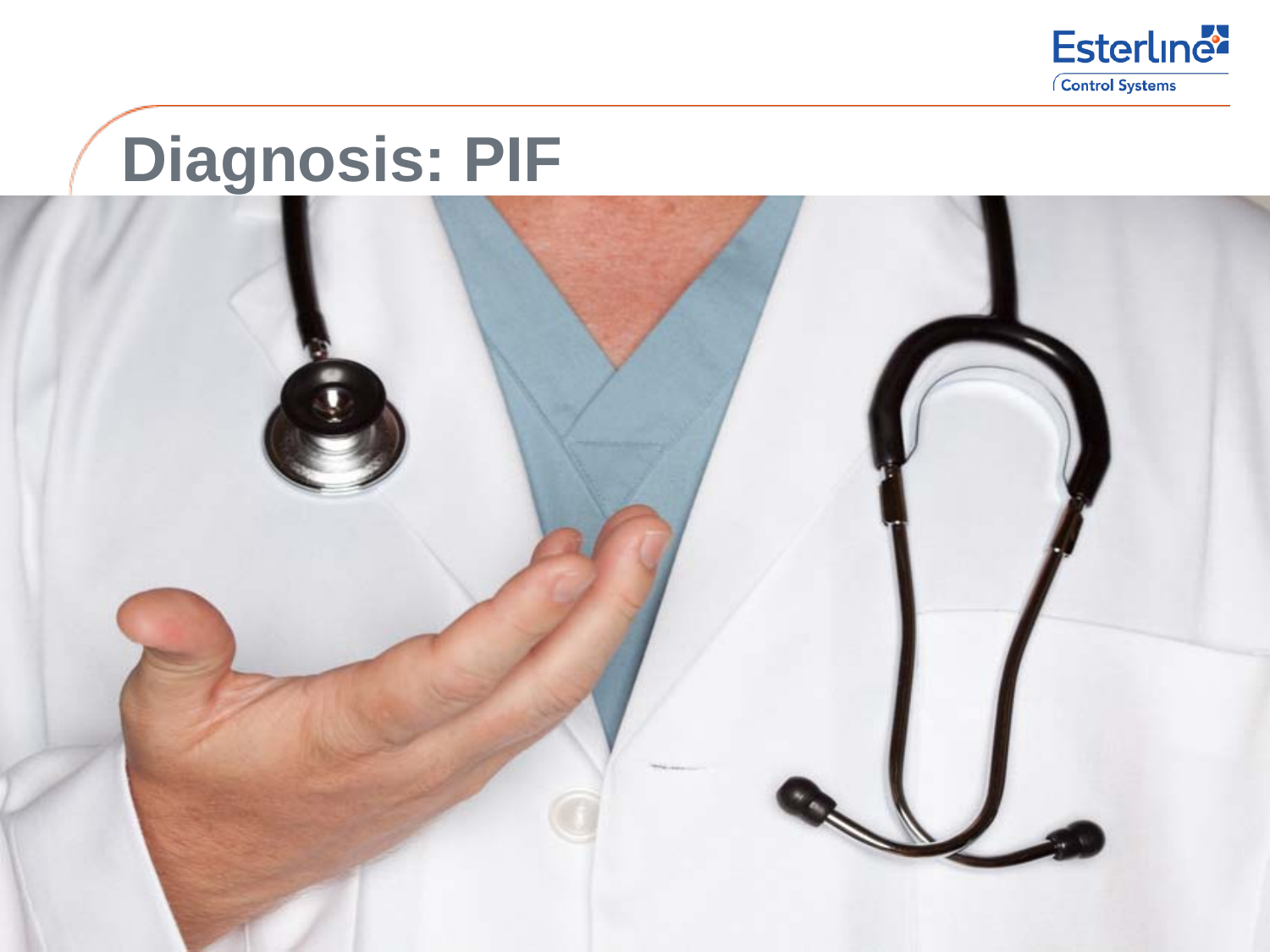

#### **Treatment**

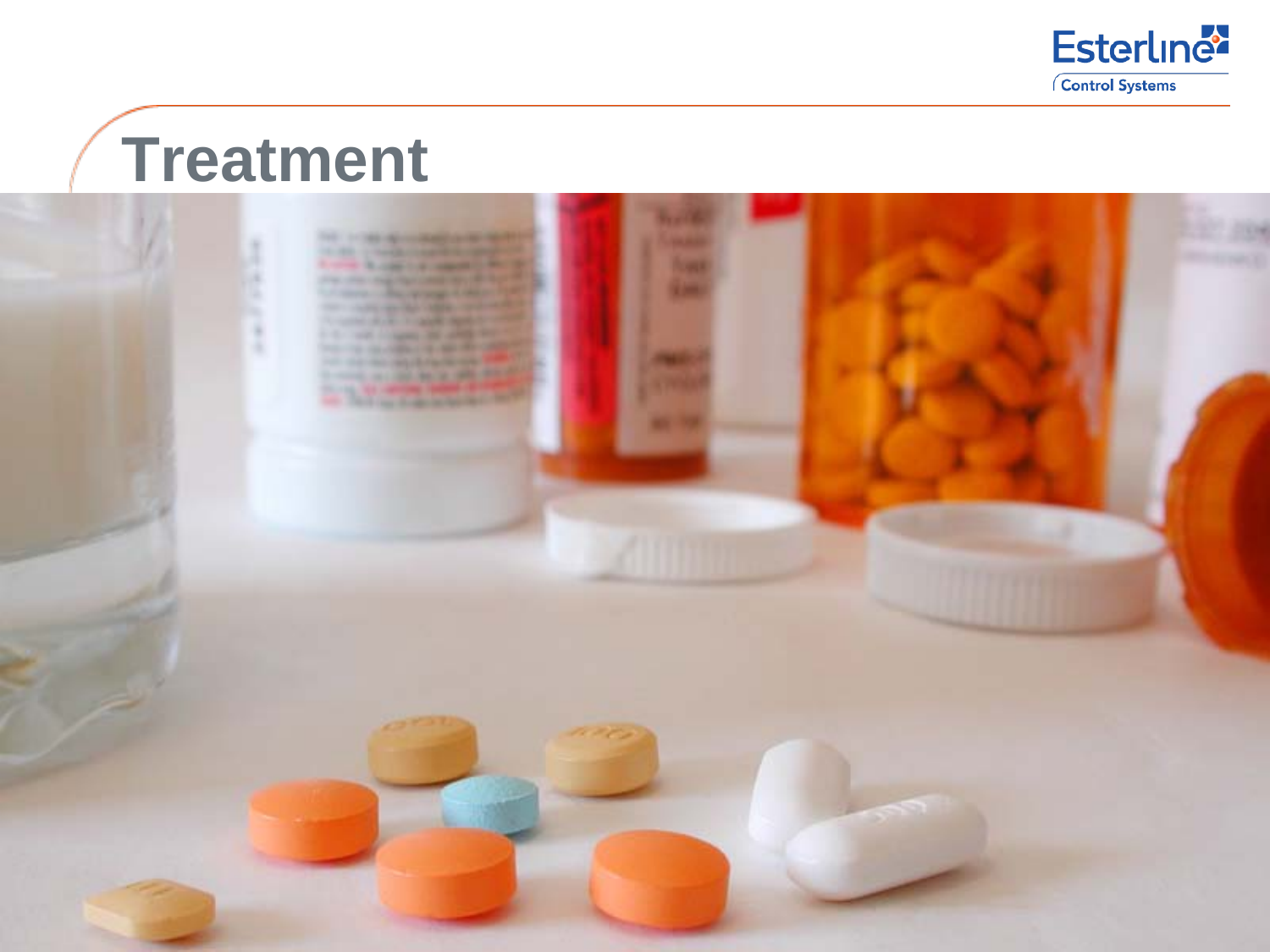

## **Team Engagement**

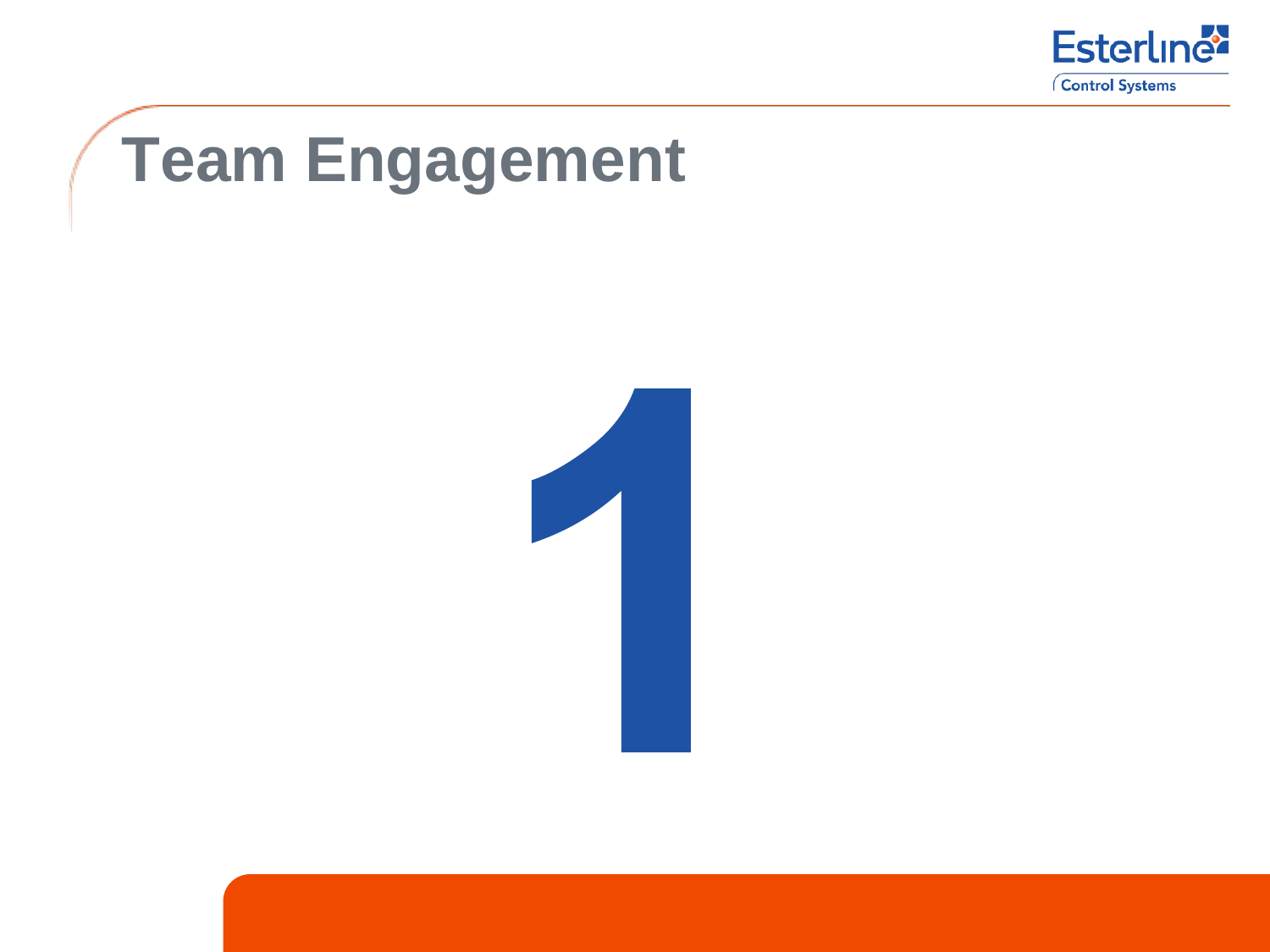

#### **Communicate, Really Communicate**

# **WIIFM**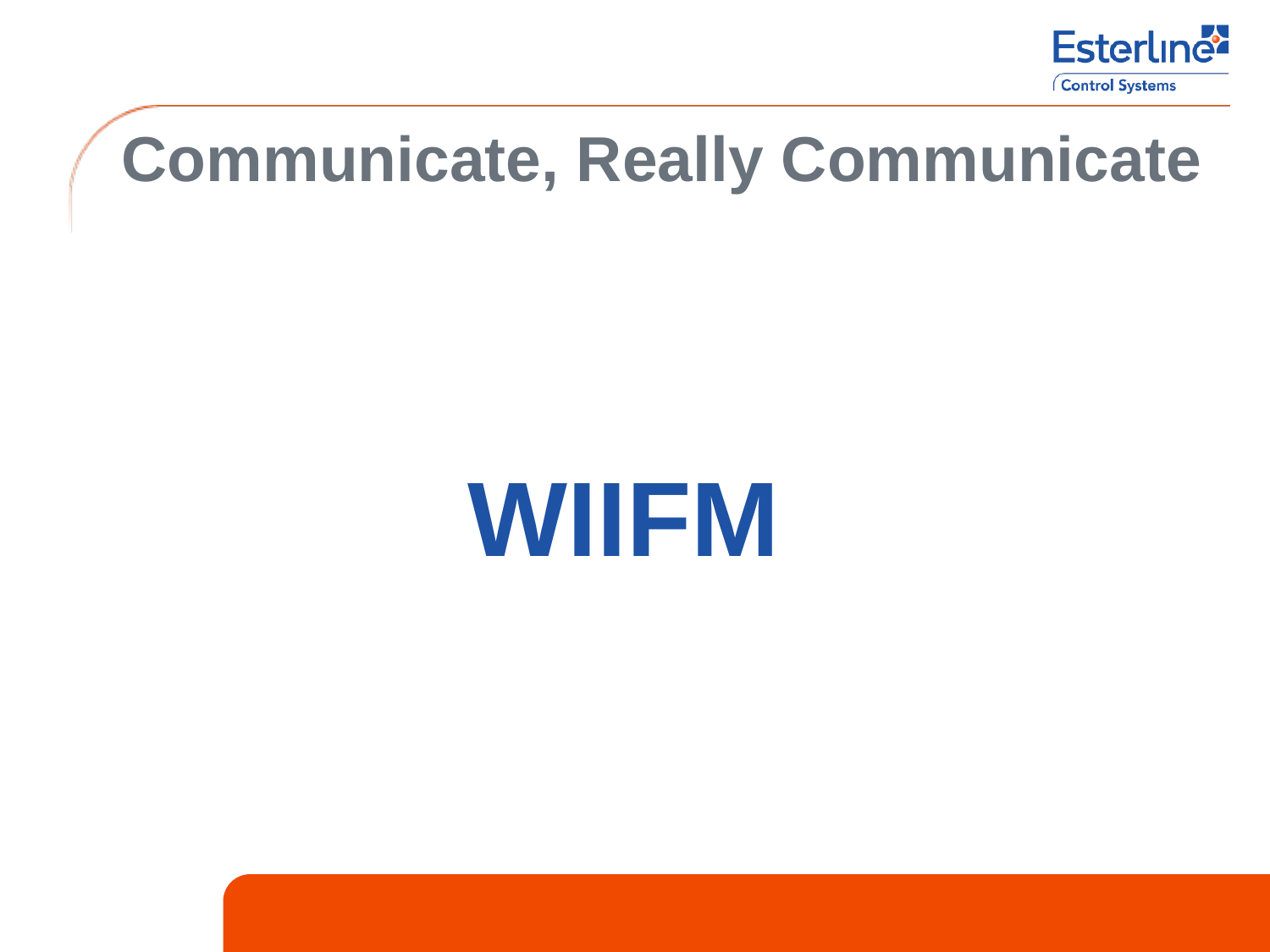

#### **Communicate, Really Communicate**

• **Sponsor communication**

- **Build awareness in purpose, value and employee responsibility**
- **Communicate why we want everyone to provide suggestions**
- **Formal Communication (memos, process training)**
- **Informal Communication (word of mouth)**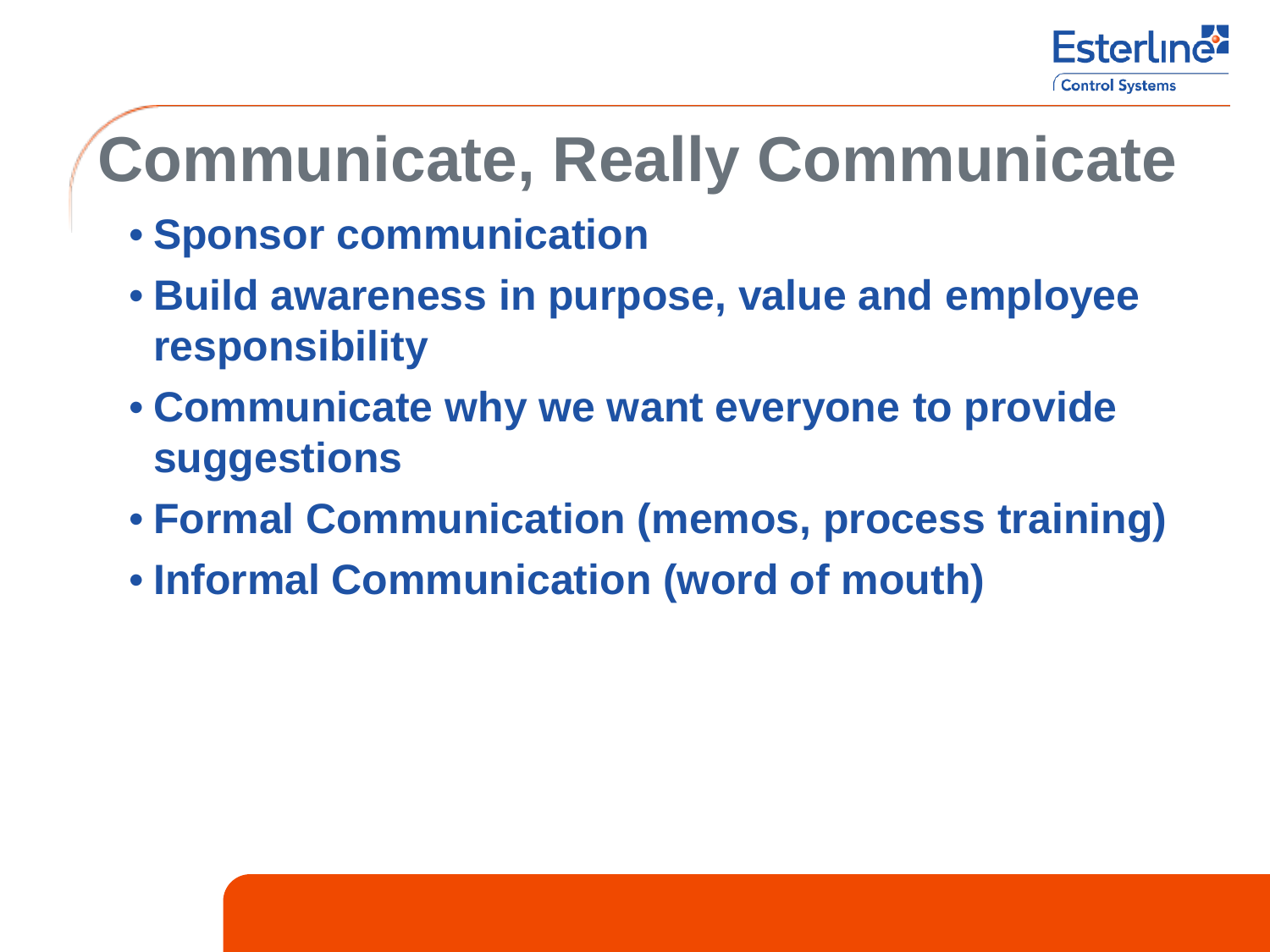

## **Gain Buy-In**

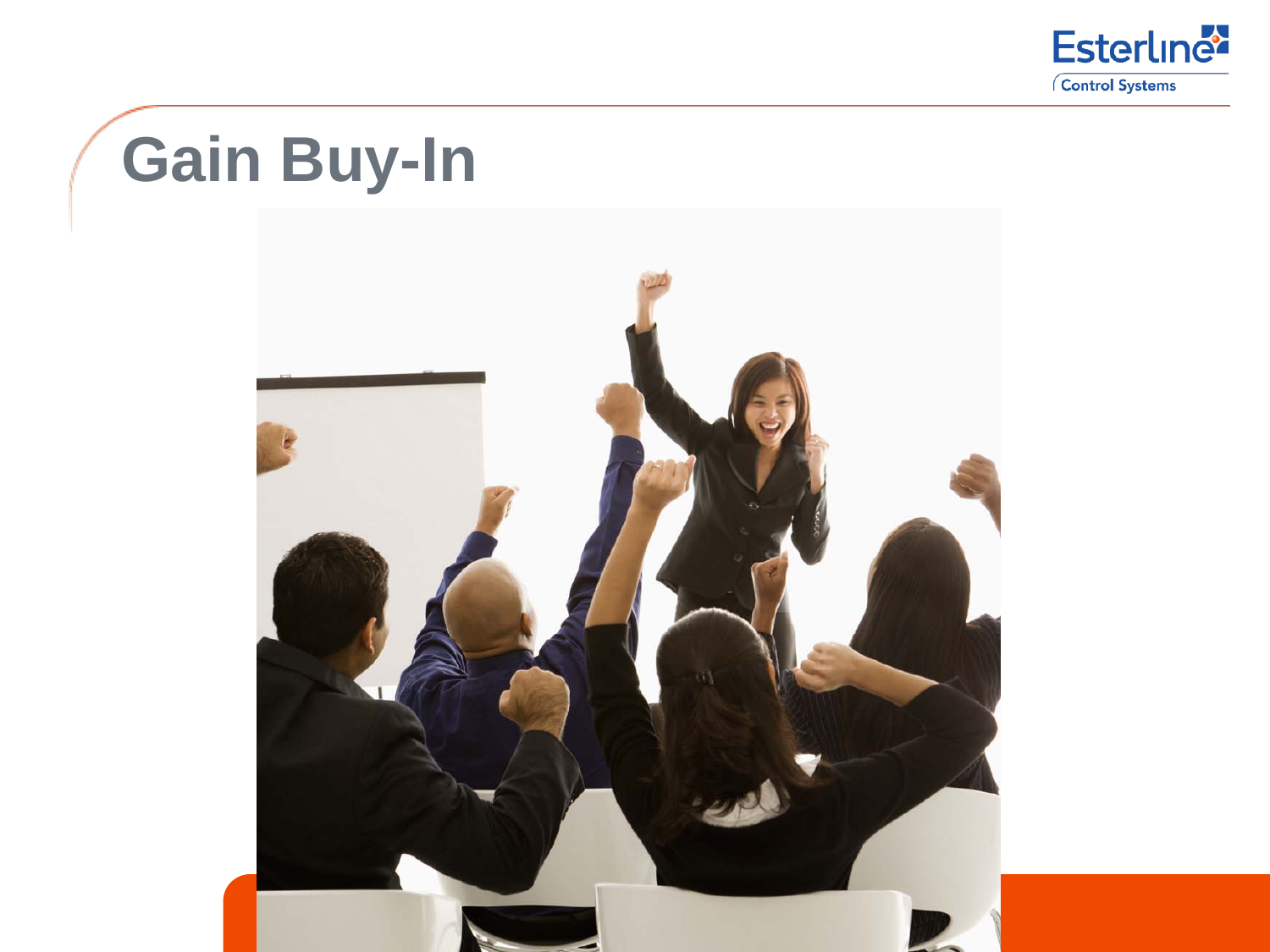

#### **Work Together**

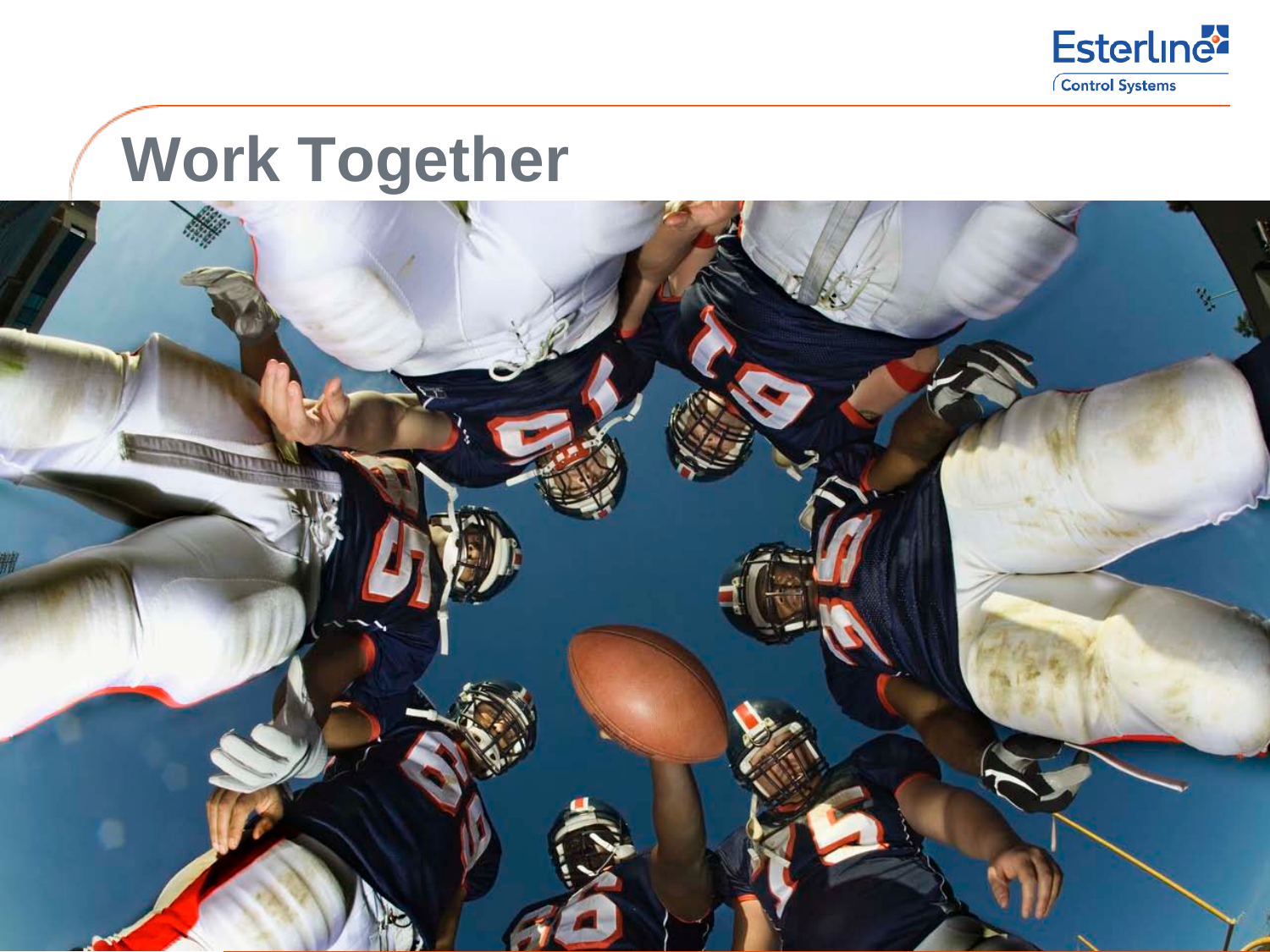

#### **Limit Impact with Training**

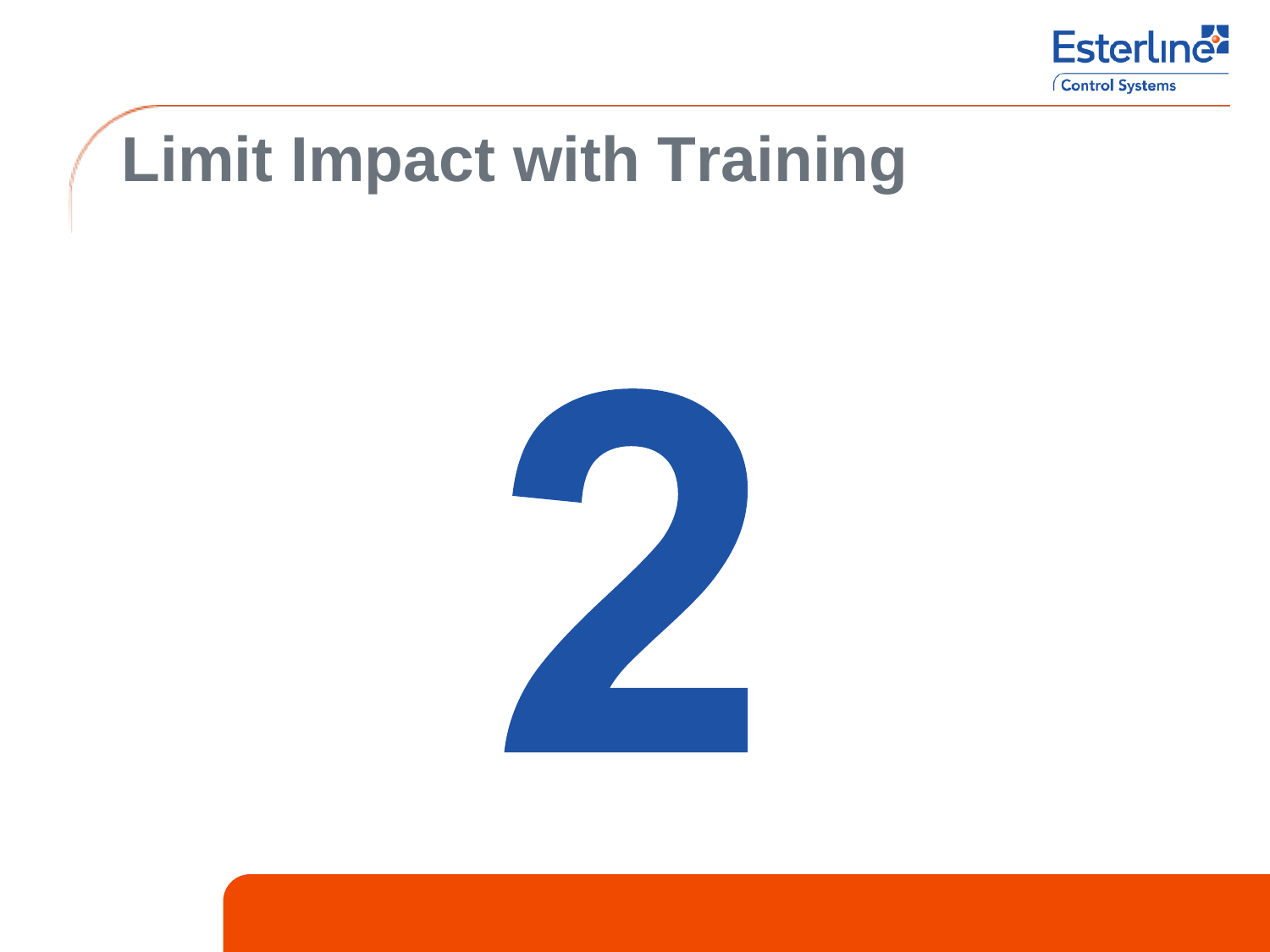

#### **Train**

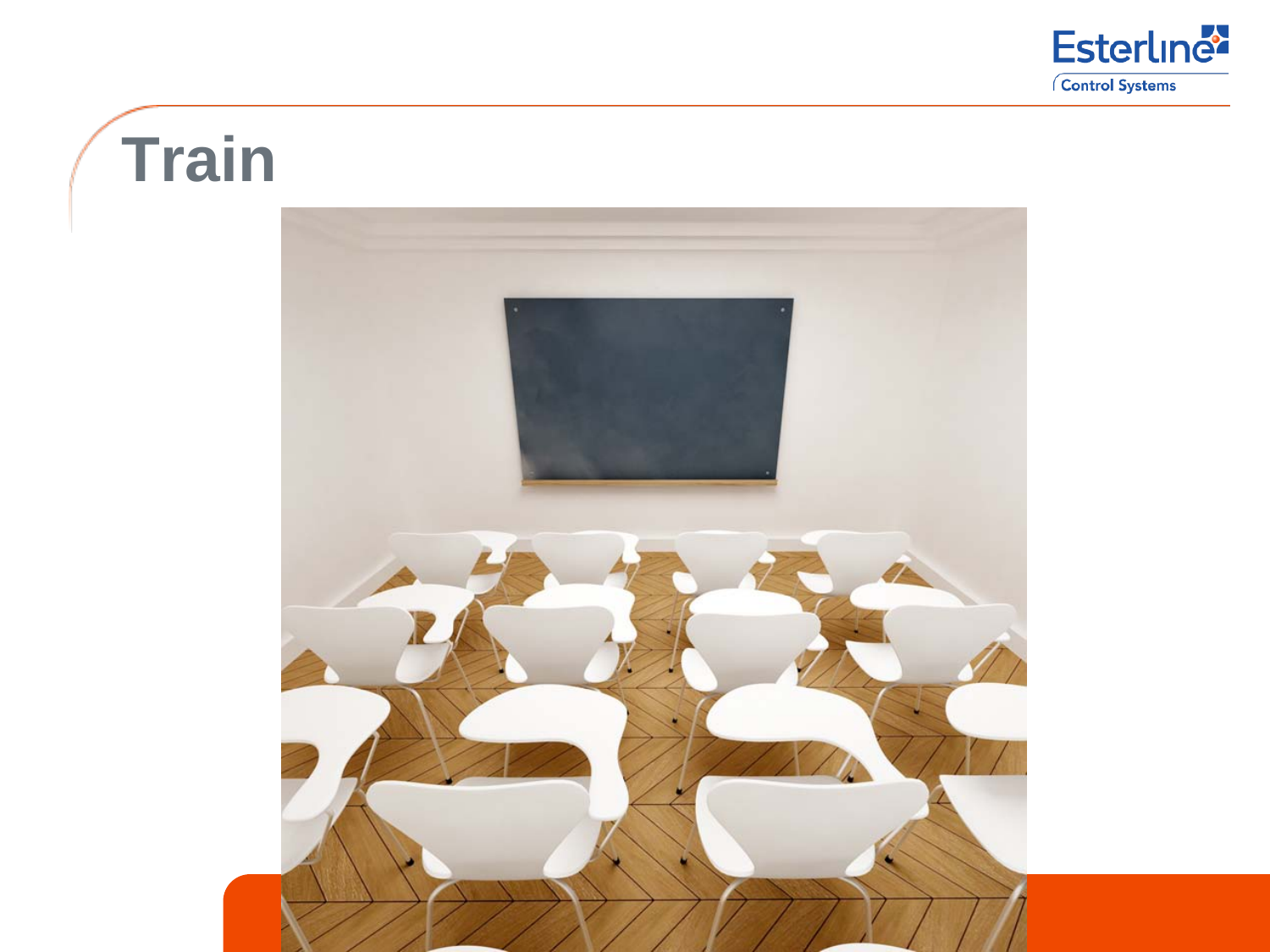

# **Time it Right**

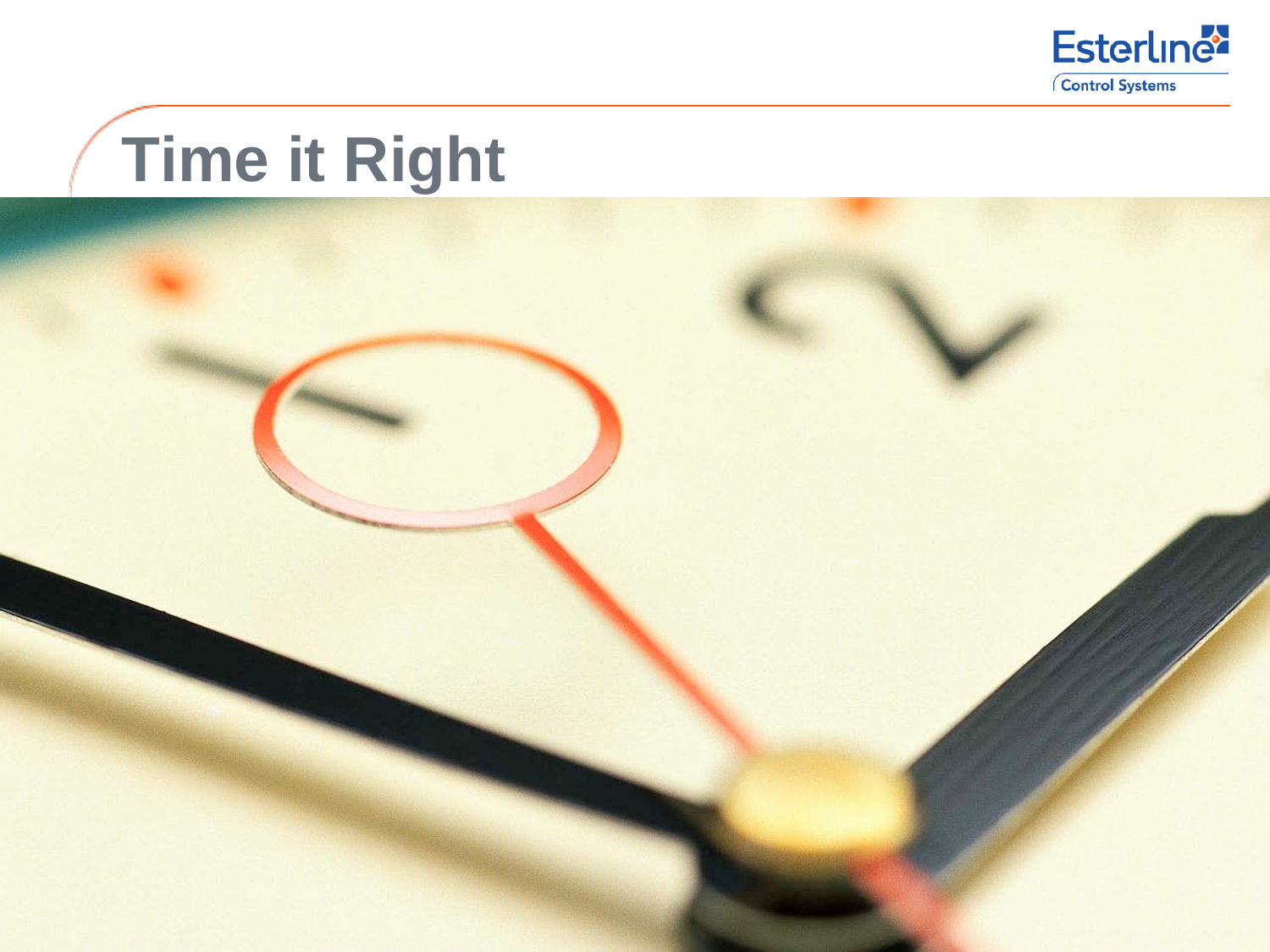

## **Measure It**

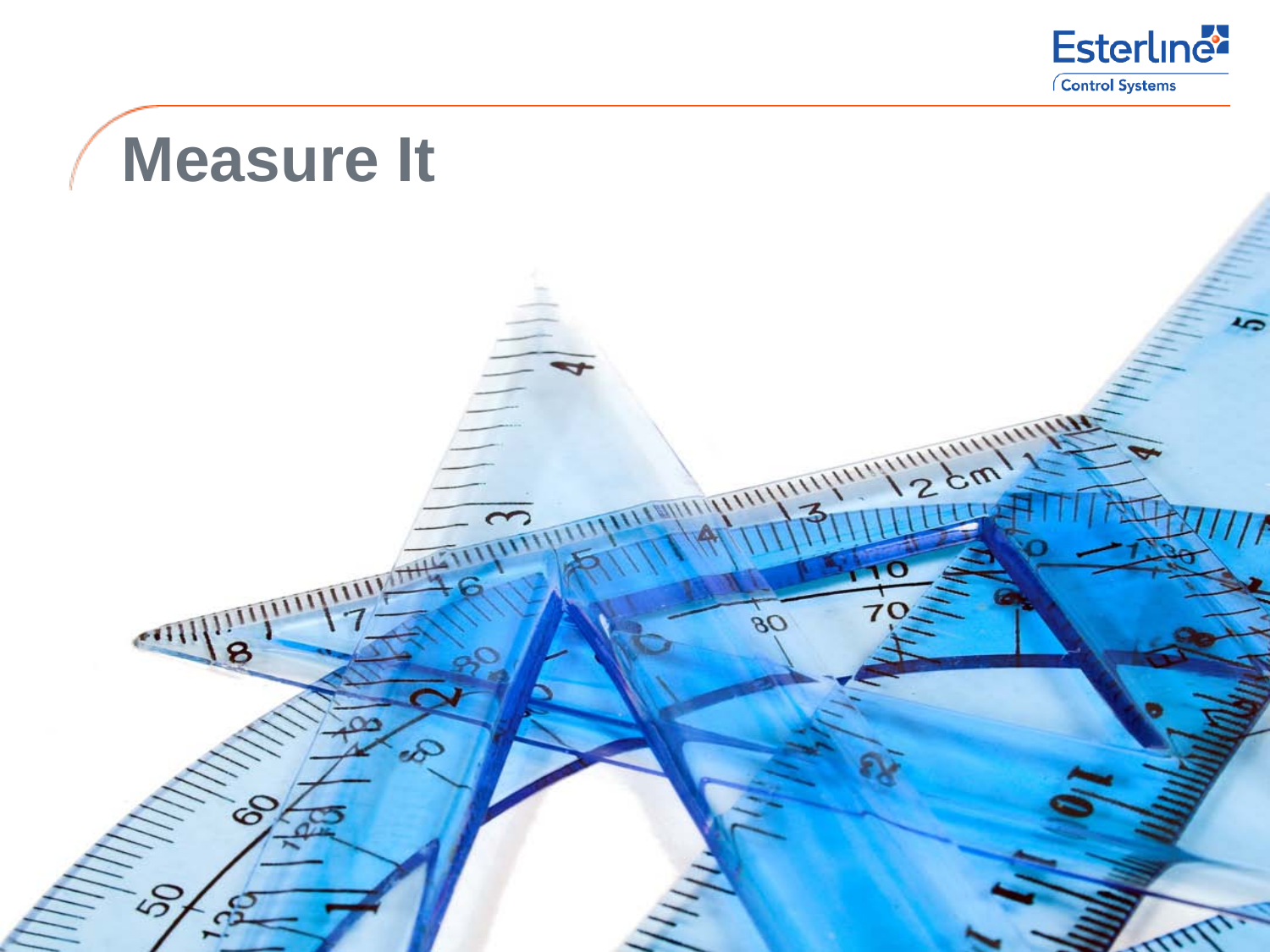

## **Manage Change**

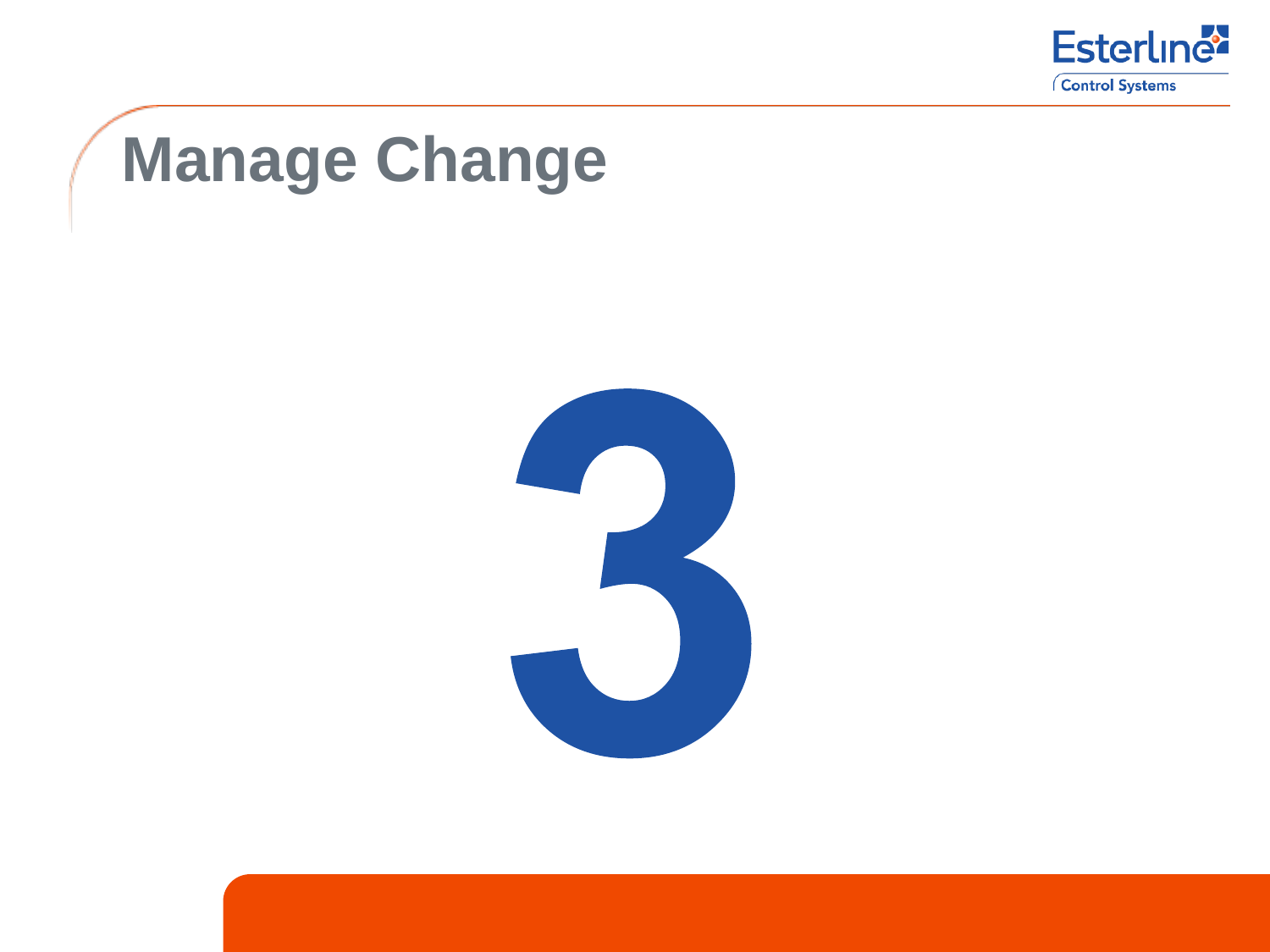

## **Why Are We Doing This?**

# **WIIFM**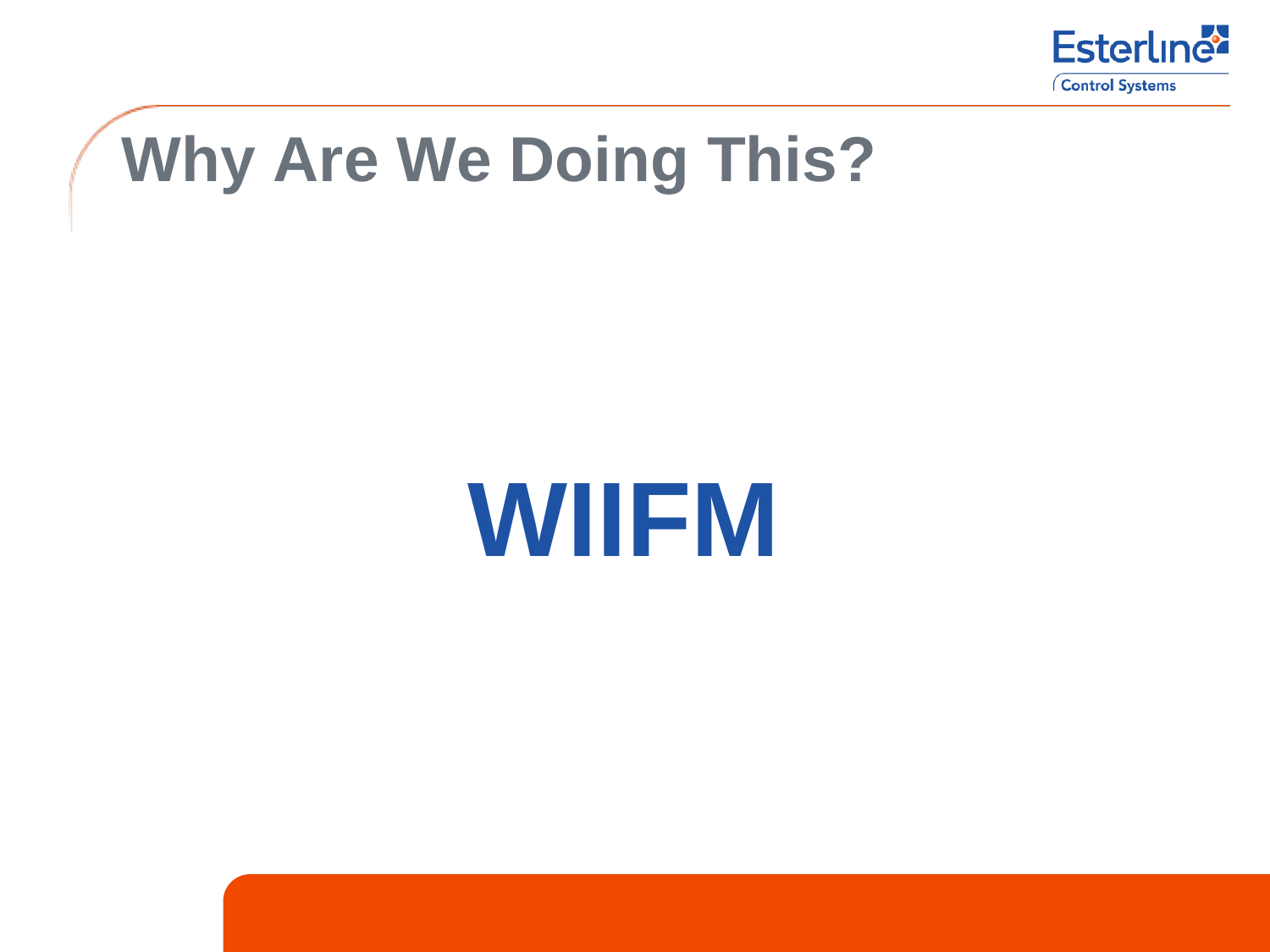

#### **The People Factor**

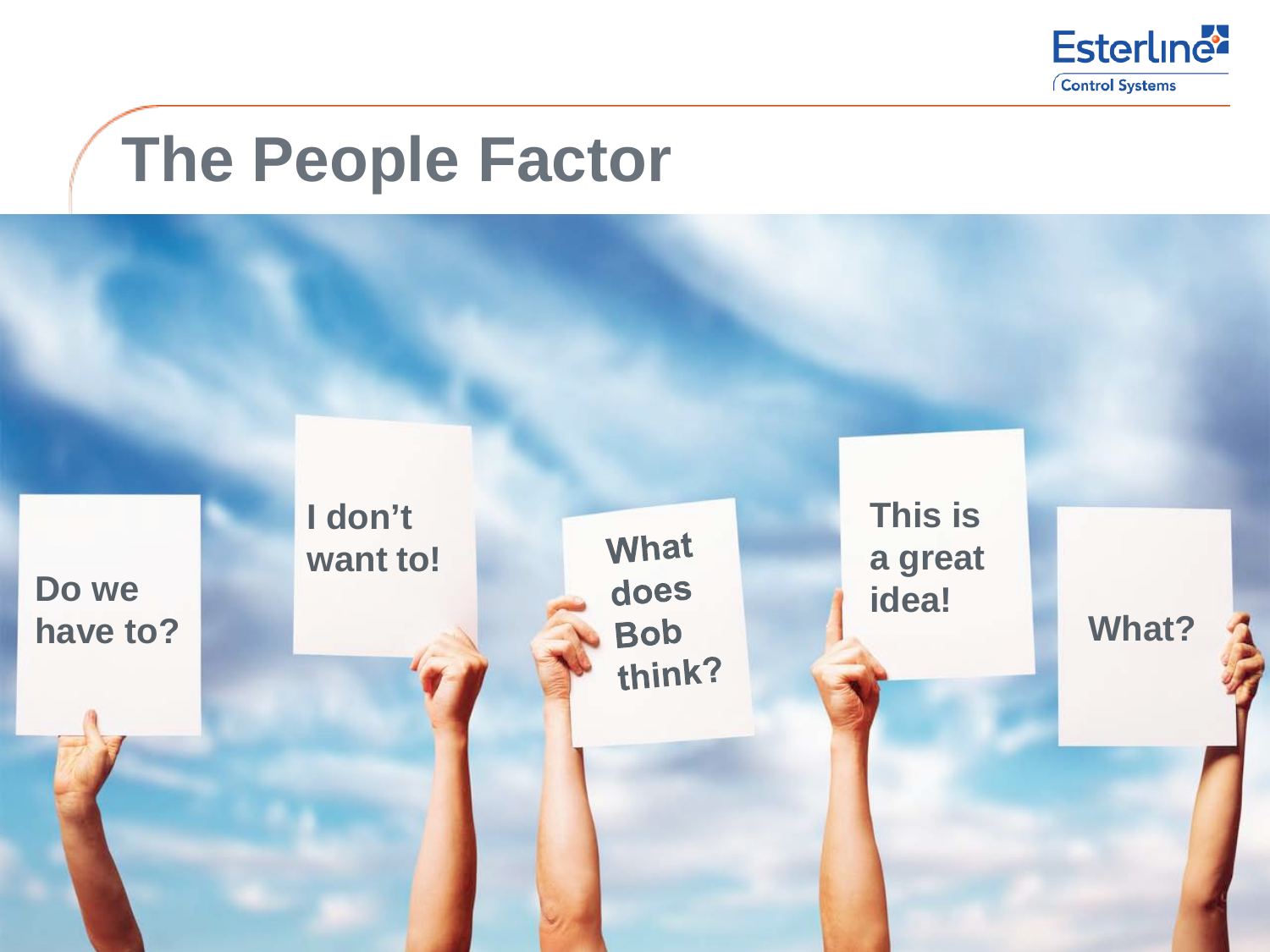

#### **Competing Commitments**

#### IMMUNITY **TO CHANGE**

**HOW TO OVERCOME IT AND** UNLOCK THE POTENTIAL IN YOURSELF AND **YOUR ORGANIZATION** 

#### ROBERT KEGAN **LISALASKOW LAHEY**

Audio in all Hernalds stay Broads Core Edward Av Plan Rio Care

*RESTARD BUSINESS PRESS* **Support States**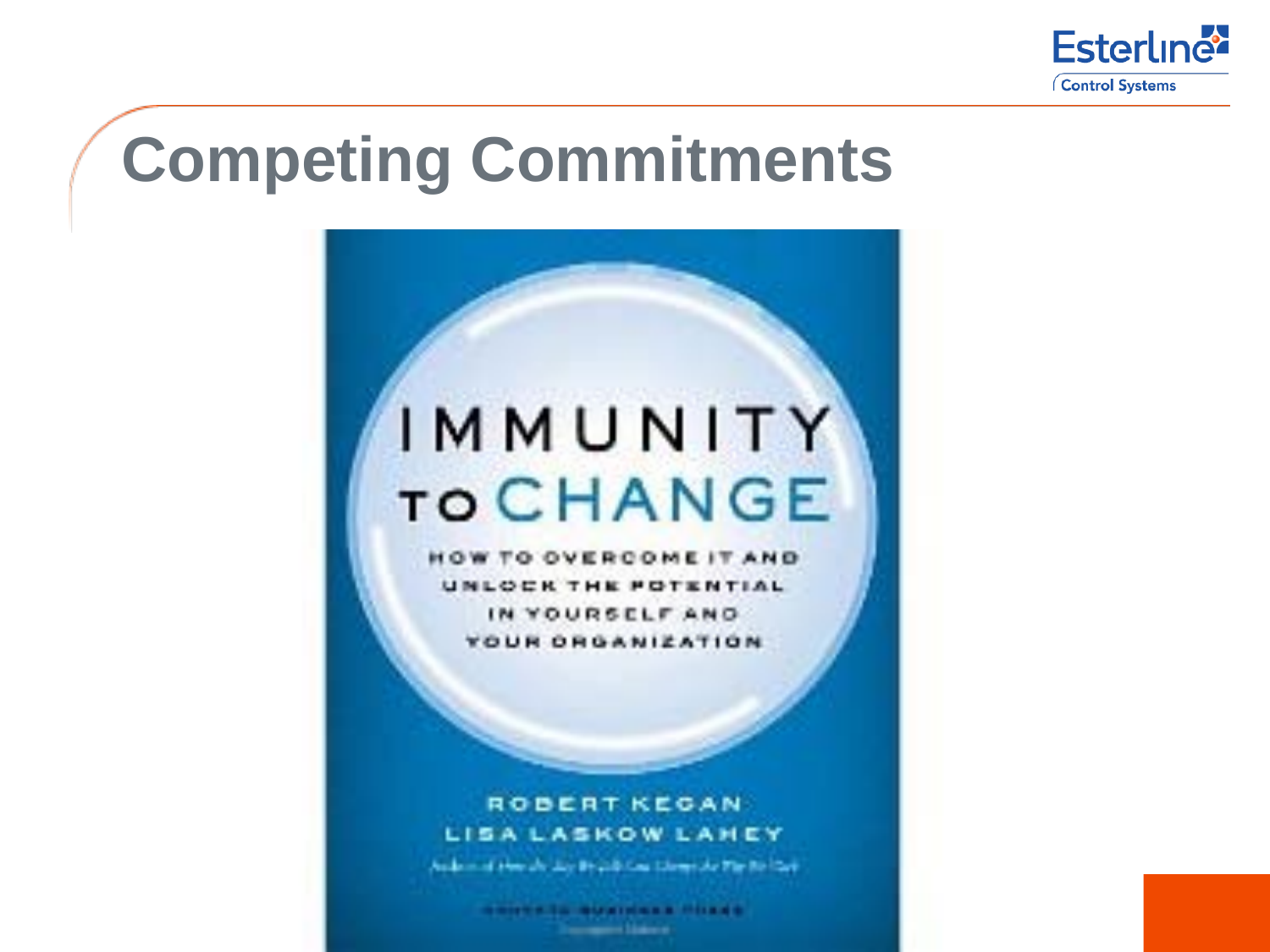

#### **Chronic Improvement**

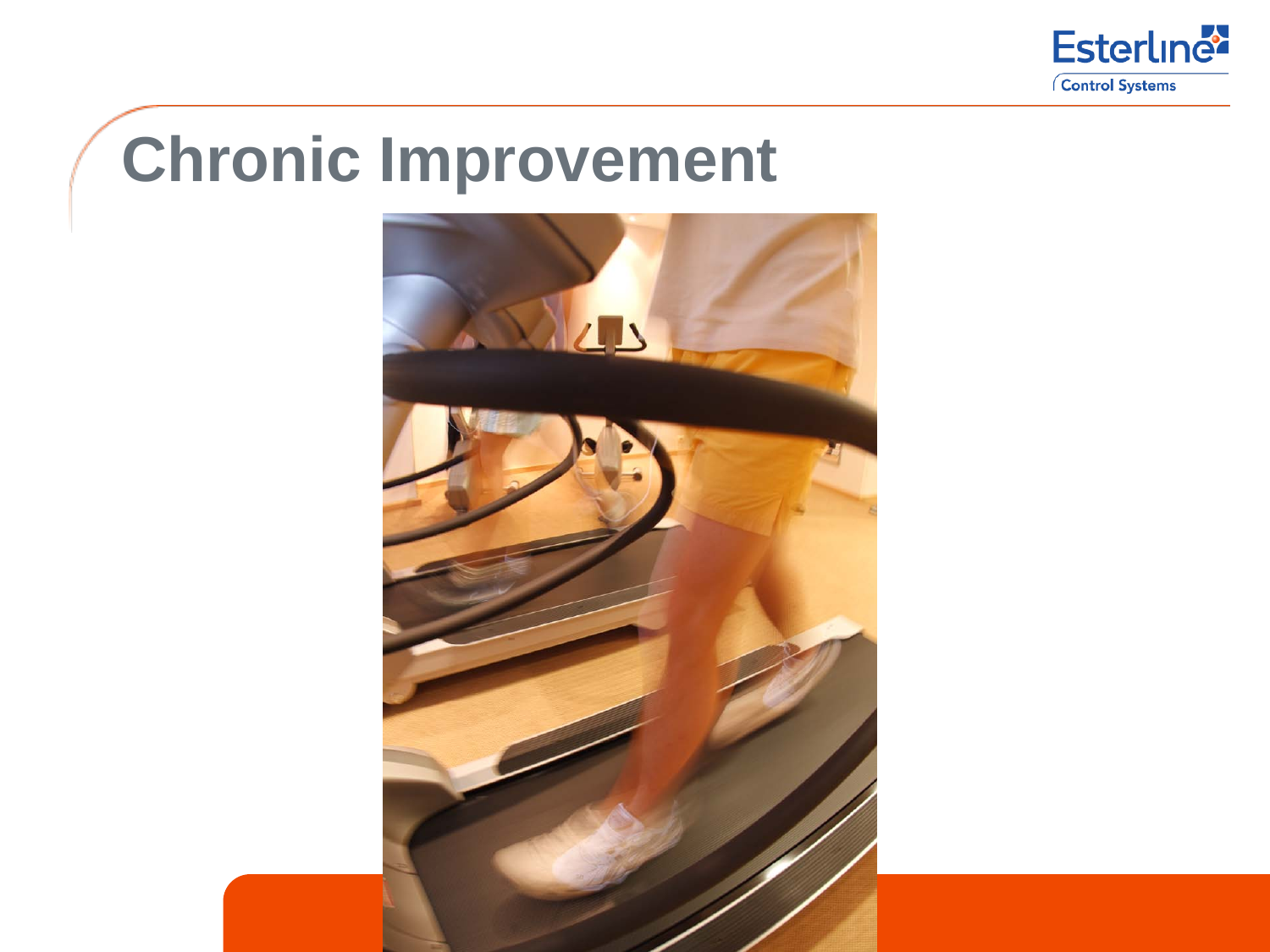

# **Use a Schedule**

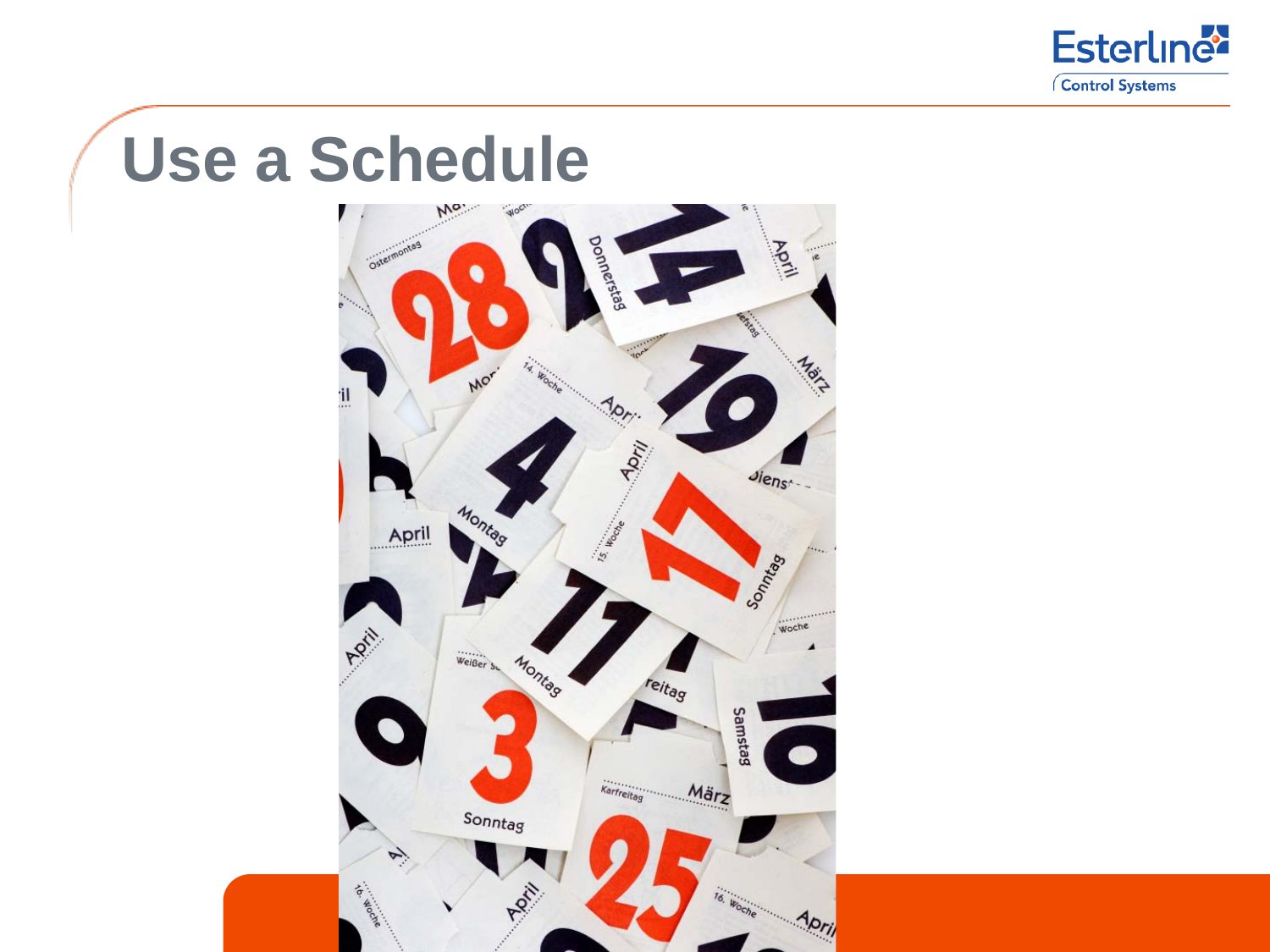

#### **Prescription for PIF**

|                           | <b>MEDICAL CENTER</b>  | $AGE$ <sub>____</sub> |
|---------------------------|------------------------|-----------------------|
| NAME<br><b>ADDRESS</b>    |                        | DATE                  |
|                           |                        |                       |
| $\mathbf{R}$              |                        |                       |
|                           |                        |                       |
|                           |                        |                       |
|                           | Engagement<br>Training |                       |
|                           |                        |                       |
|                           |                        |                       |
|                           | Manage Change          |                       |
|                           |                        |                       |
|                           |                        |                       |
|                           |                        |                       |
| <b>DLABEL</b>             | SIGNATURE              |                       |
|                           |                        |                       |
| REFILL 0 1 2 3 4 5 PRN NR |                        |                       |
|                           |                        |                       |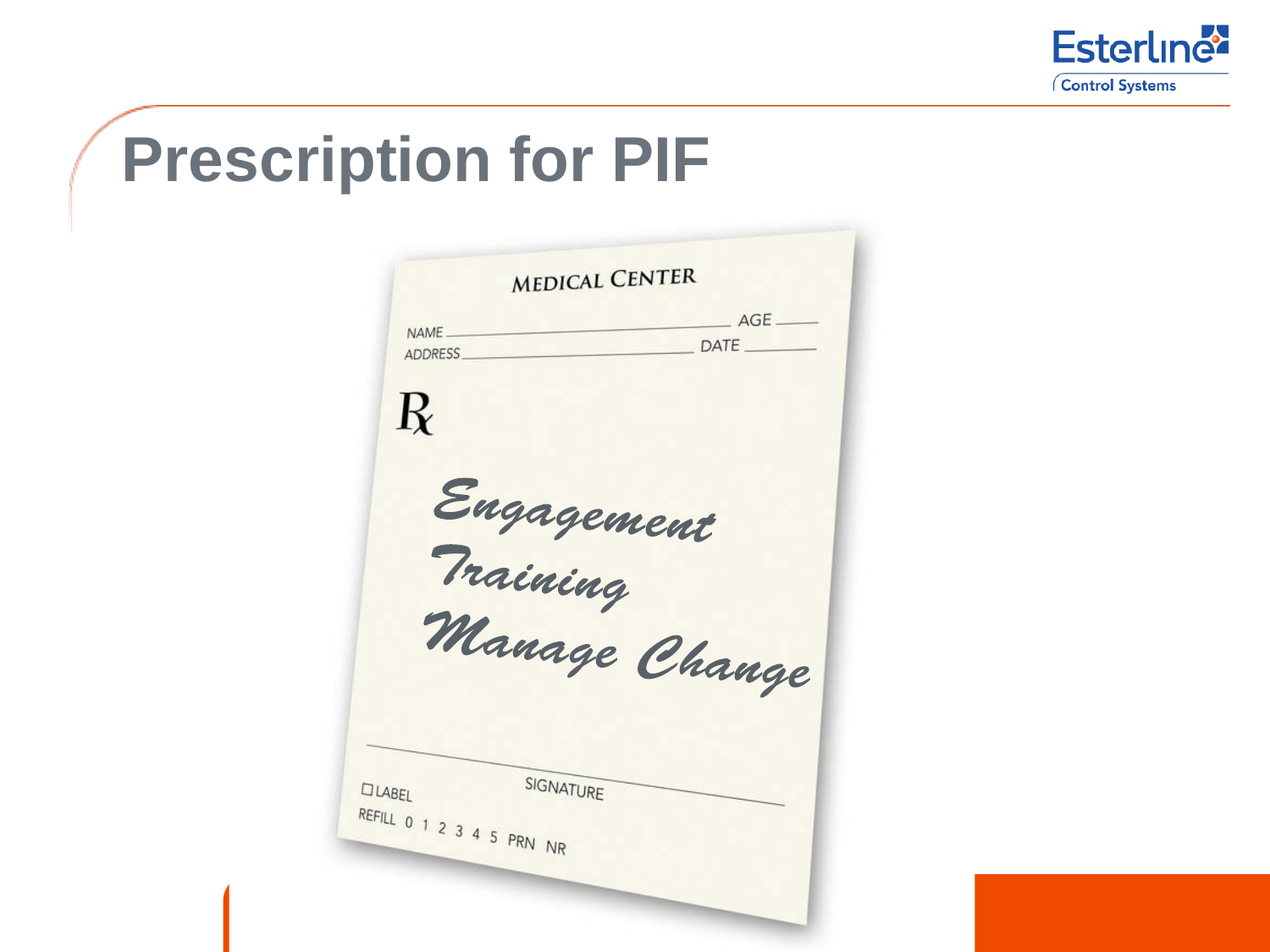



Esterline Control Systems

**Both tears and sweat are salty, but they render a different result. Tears will get you sympathy; sweat will get you change. [Jesse Jackson](http://www.famous-quotes.com/author.php?aid=3745)**